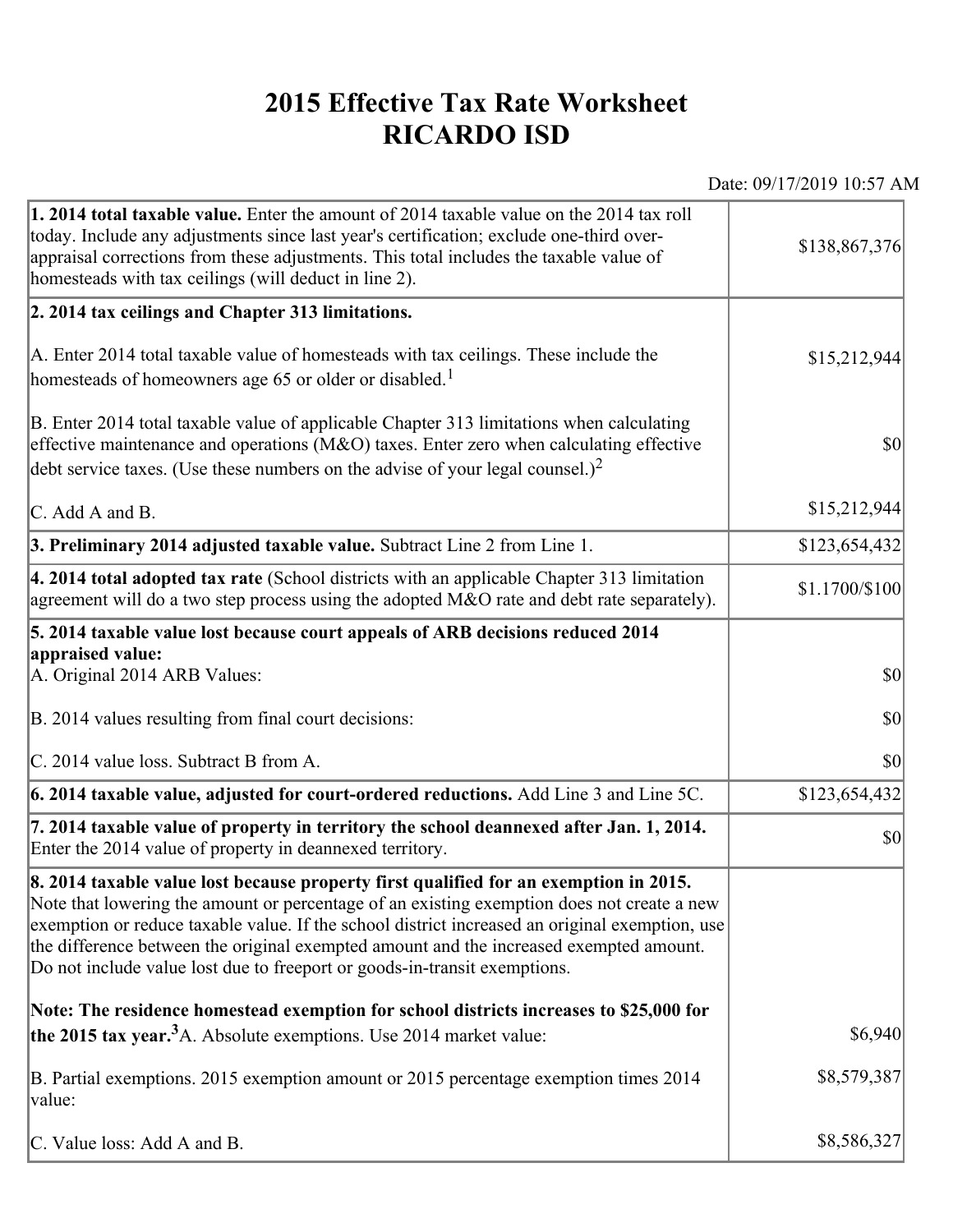| 9. 2014 taxable value lost because property first qualified for agricultural appraisal (1-<br>d or 1-d-1), timber appraisal, recreational/scenic appraisal or public access airport<br>special appraisal in 2015. Use only properties that qualified in 2015 for the first time; do<br>not use properties that qualified in 2014.                                                                                                                                                                                                                                                                                                                                                                     |               |
|-------------------------------------------------------------------------------------------------------------------------------------------------------------------------------------------------------------------------------------------------------------------------------------------------------------------------------------------------------------------------------------------------------------------------------------------------------------------------------------------------------------------------------------------------------------------------------------------------------------------------------------------------------------------------------------------------------|---------------|
| A. 2014 market value:                                                                                                                                                                                                                                                                                                                                                                                                                                                                                                                                                                                                                                                                                 | \$263,690     |
| B. 2015 productivity or special appraised value:                                                                                                                                                                                                                                                                                                                                                                                                                                                                                                                                                                                                                                                      | \$11,290      |
| C. Value loss. Subtract B from A.                                                                                                                                                                                                                                                                                                                                                                                                                                                                                                                                                                                                                                                                     | \$252,400     |
| 10. Total adjustments for lost value. Add lines 7, 8C and 9C.                                                                                                                                                                                                                                                                                                                                                                                                                                                                                                                                                                                                                                         | \$8,838,727   |
| 11. 2014 adjusted taxable value. Subtract Line 10 from Line 6.                                                                                                                                                                                                                                                                                                                                                                                                                                                                                                                                                                                                                                        | \$114,815,705 |
| 12. Adjusted 2014 taxes. Multiply Line 4 by Line 11 and divide by \$100.                                                                                                                                                                                                                                                                                                                                                                                                                                                                                                                                                                                                                              | \$1,343,343   |
| 13. Taxes refunded for years preceding tax year 2014. Enter the amount of taxes refunded<br>by the district for tax years preceding tax year 2014. Types of refunds include court<br>decisions, corrections and payment errors. Do not include refunds for tax year 2014. This<br>line applies only to tax years preceding tax year 2014.                                                                                                                                                                                                                                                                                                                                                             | \$2,273       |
| 14. Adjusted 2014 taxes with refunds. Add Lines 12 and 13.                                                                                                                                                                                                                                                                                                                                                                                                                                                                                                                                                                                                                                            | \$1,345,616   |
| 15. Total 2015 taxable value on the 2015 certified appraisal roll today. This value<br>includes only certified values and includes the total taxable value of homesteads with tax<br>ceilings (will deduct in Line 17). These homesteads include homeowners age 65 or older or<br>disabled.                                                                                                                                                                                                                                                                                                                                                                                                           |               |
| $ A$ . Certified values only: <sup>4</sup>                                                                                                                                                                                                                                                                                                                                                                                                                                                                                                                                                                                                                                                            | \$142,102,976 |
| <b>B. Pollution control exemption:</b> Deduct the value of property exempted for the current tax<br>year for the first time as pollution control property:                                                                                                                                                                                                                                                                                                                                                                                                                                                                                                                                            | $$-0$         |
| C. Total value. Subtract B from A.                                                                                                                                                                                                                                                                                                                                                                                                                                                                                                                                                                                                                                                                    | \$142,102,976 |
| 16. Total value of properties under protest or not included on certified appraisal roll.                                                                                                                                                                                                                                                                                                                                                                                                                                                                                                                                                                                                              |               |
| A. 2015 taxable value of properties under protest. The chief appraiser certifies a list of<br>properties still under ARB protest. The list shows the appraisal district's value and the<br>taxpayer's claimed value, if any, or an estimate of the value if the taxpayer wins. For each of<br>the properties under protest, use the lowest of these values. Enter the total value.                                                                                                                                                                                                                                                                                                                    | \$0           |
| B. 2015 value of properties not under protest or included on certified appraisal roll.<br>The chief appraiser gives school districts a list of those taxable properties that the chief<br>appraiser knows about, but are not included at appraisal roll certification. These properties<br>are not on the list of properties that are still under protest. On this list of properties, the chief<br>appraiser includes the market value, appraised value and exemptions for the preceding year<br>and a reasonable estimate of the market value, appraised value and exemptions for the<br>current year. Use the lower market, appraised or taxable value (as appropriate). Enter the<br>total value. | \$0           |
| C. Total value under protest or not certified: Add A and B.                                                                                                                                                                                                                                                                                                                                                                                                                                                                                                                                                                                                                                           | \$0           |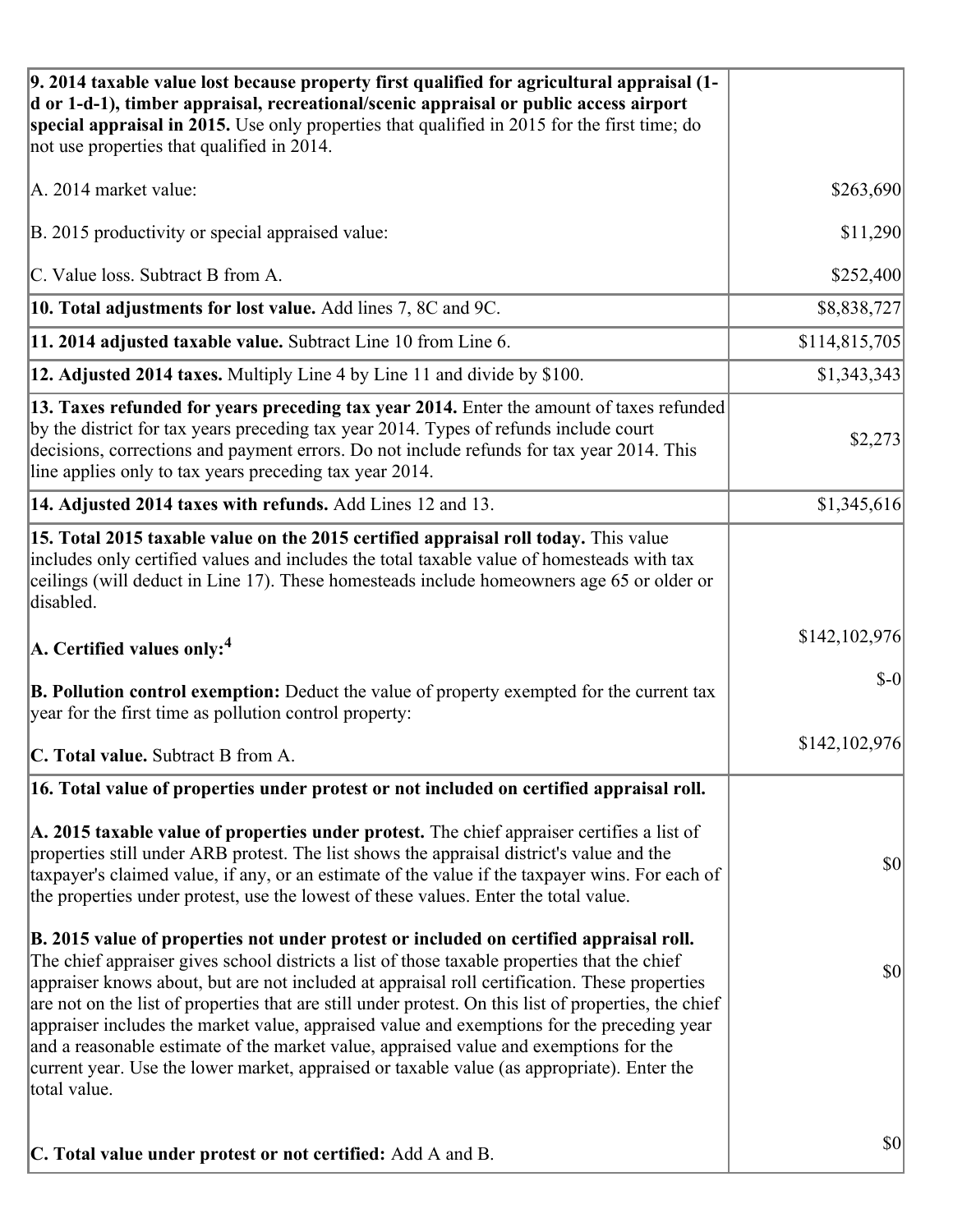| 17. 2015 tax ceilings and Chapter 313 limitations.                                                                                                                                                                                                                                                                                                                                                                             |                |
|--------------------------------------------------------------------------------------------------------------------------------------------------------------------------------------------------------------------------------------------------------------------------------------------------------------------------------------------------------------------------------------------------------------------------------|----------------|
| A. Enter 2015 total taxable value of homesteads with tax ceilings. These include the<br>homesteads of homeowners age 65 or older or disabled. <sup>5</sup>                                                                                                                                                                                                                                                                     | \$14,794,570   |
| B. Enter 2015 total taxable value of applicable Chapter 313 limitations when calculating<br>effective M&O taxes. Enter zero when calculating effective debt service taxes. (Use these<br>numbers on the advise of your legal counsel.) $6$                                                                                                                                                                                     | 30             |
| C. Add A and B.                                                                                                                                                                                                                                                                                                                                                                                                                | \$14,794,570   |
| 18. 2015 total taxable value. Add Lines 15C and 16C. Subtract Line 17.                                                                                                                                                                                                                                                                                                                                                         | \$127,308,406  |
| 19. Total 2015 taxable value of properties in territory annexed after Jan. 1, 2014.<br>Include both real and personal property. Enter the 2015 value of property in territory<br>annexed by the school district.                                                                                                                                                                                                               | $\vert$ \$0    |
| 20. Total 2015 taxable value of new improvements and new personal property located<br>in new improvements. New means the item was not on the appraisal roll in 2014. New<br>additions to existing improvements may be included if the appraised value can be<br>determined. New personal property in a new improvement must have been brought into the<br>taxing unit after Jan. 1, 2014, and be located in a new improvement. | \$3,047,389    |
| 21. Total adjustments to the 2015 taxable value. Add Lines 19 and 20.                                                                                                                                                                                                                                                                                                                                                          | \$3,047,389    |
| $ 22.2015$ adjusted taxable value. Subtract Line 21 from Line 18.                                                                                                                                                                                                                                                                                                                                                              | \$124,261,017  |
| <b>23. 2015 effective tax rate.</b> Divide Line 14 by Line 22 and multiply by \$100.                                                                                                                                                                                                                                                                                                                                           | \$1.0828/\$100 |
| 24. 2015 effective tax rate for ISDs with Chapter 313 Limitations. Add together the<br>effective tax rates for M&O and debt service for those school districts that participate in an<br>applicable Chapter 313 limitations agreement.                                                                                                                                                                                         | \$0/\$100      |

<sup>1</sup>Tex. Tax Code Section 26.012(14)  $2$ Tex. Tax Code Section 26.012(6)  $3$ Tex. Tax Code Section 26.04(a-1) and (c-1)  $4$ Tex. Tax Code Section 26.012(6)  ${}^{5}$ Tex. Tax Code Section 26.012(6)(A)(i)

 ${}^{6}$ Tex. Tax Code Section 26.012(6)(A)(ii)